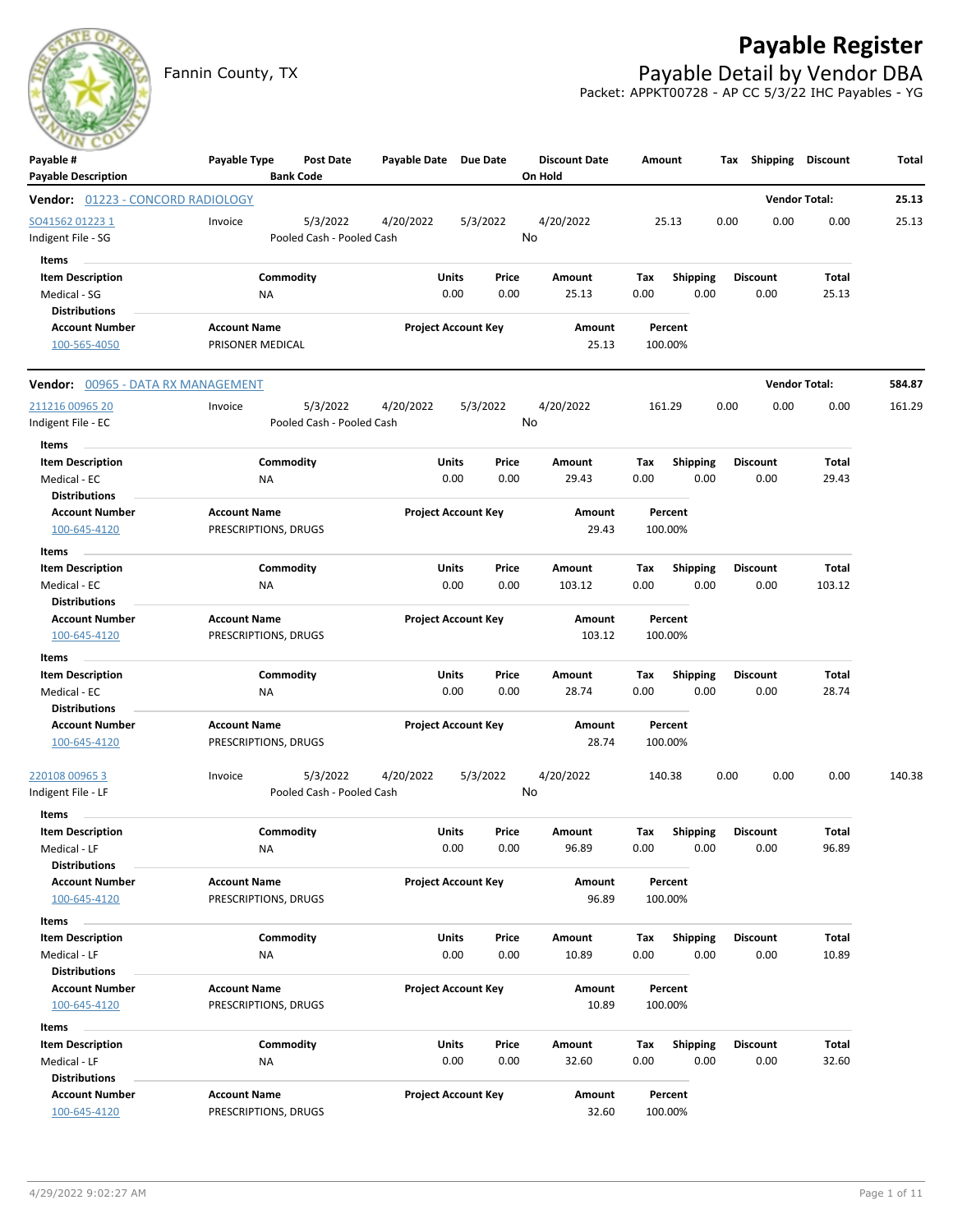| Payable Register                                                |                                             |                                       |              |                            |                                 |                    |                         | Packet: APPKT00728 - AP CC 5/3/22 IHC Payables - YG |                      |          |
|-----------------------------------------------------------------|---------------------------------------------|---------------------------------------|--------------|----------------------------|---------------------------------|--------------------|-------------------------|-----------------------------------------------------|----------------------|----------|
| Payable #<br><b>Payable Description</b>                         | Payable Type<br><b>Bank Code</b>            | <b>Post Date</b>                      | Payable Date | <b>Due Date</b>            | <b>Discount Date</b><br>On Hold | Amount             |                         | Tax Shipping Discount                               |                      | Total    |
| 220209 00965 5<br>Indigent File - JB                            | Invoice                                     | 5/3/2022<br>Pooled Cash - Pooled Cash | 4/20/2022    | 5/3/2022                   | 4/20/2022<br>No                 | 31.87              | 0.00                    | 0.00                                                | 0.00                 | 31.87    |
| Items                                                           |                                             |                                       |              |                            |                                 |                    |                         |                                                     |                      |          |
| <b>Item Description</b>                                         | Commodity                                   |                                       | Units        | Price                      | Amount                          | Tax                | <b>Shipping</b>         | Discount                                            | Total                |          |
| Medical - JB                                                    | <b>NA</b>                                   |                                       |              | 0.00<br>0.00               | 31.87                           | 0.00               | 0.00                    | 0.00                                                | 31.87                |          |
| <b>Distributions</b>                                            |                                             |                                       |              |                            |                                 |                    |                         |                                                     |                      |          |
| <b>Account Number</b>                                           | <b>Account Name</b>                         |                                       |              | <b>Project Account Key</b> | Amount                          | Percent            |                         |                                                     |                      |          |
| 100-645-4120                                                    | PRESCRIPTIONS, DRUGS                        |                                       |              |                            | 31.87                           | 100.00%            |                         |                                                     |                      |          |
| 221102 00965 2                                                  | Invoice                                     | 5/3/2022                              | 4/20/2022    | 5/3/2022                   | 4/20/2022                       | 107.02             | 0.00                    | 0.00                                                | 0.00                 | 107.02   |
| Indigent File - AM<br>Items                                     |                                             | Pooled Cash - Pooled Cash             |              |                            | No                              |                    |                         |                                                     |                      |          |
| <b>Item Description</b>                                         | Commodity                                   |                                       | Units        | Price                      | Amount                          | Tax                | <b>Shipping</b>         | <b>Discount</b>                                     | Total                |          |
| Medical - AM                                                    | ΝA                                          |                                       |              | 0.00<br>0.00               | 107.02                          | 0.00               | 0.00                    | 0.00                                                | 107.02               |          |
| <b>Distributions</b>                                            |                                             |                                       |              |                            |                                 |                    |                         |                                                     |                      |          |
| <b>Account Number</b><br>100-645-4120                           | <b>Account Name</b><br>PRESCRIPTIONS, DRUGS |                                       |              | <b>Project Account Key</b> | <b>Amount</b><br>107.02         | Percent<br>100.00% |                         |                                                     |                      |          |
| 221206 00965 3<br>Indigent File - PW                            | Invoice                                     | 5/3/2022<br>Pooled Cash - Pooled Cash | 4/20/2022    | 5/3/2022                   | 4/20/2022<br>No                 | 144.31             | 0.00                    | 0.00                                                | 0.00                 | 144.31   |
| Items                                                           |                                             |                                       |              |                            |                                 |                    |                         |                                                     |                      |          |
| <b>Item Description</b>                                         | Commodity                                   |                                       | Units        | Price                      | Amount                          | Tax                | <b>Shipping</b>         | <b>Discount</b>                                     | Total                |          |
| Medical - PW                                                    | ΝA                                          |                                       |              | 0.00<br>0.00               | 144.31                          | 0.00               | 0.00                    | 0.00                                                | 144.31               |          |
| <b>Distributions</b>                                            |                                             |                                       |              |                            |                                 |                    |                         |                                                     |                      |          |
| <b>Account Number</b>                                           | <b>Account Name</b>                         |                                       |              | <b>Project Account Key</b> | Amount                          | Percent            |                         |                                                     |                      |          |
| 100-645-4120                                                    | PRESCRIPTIONS, DRUGS                        |                                       |              |                            | 144.31                          | 100.00%            |                         |                                                     |                      |          |
| <b>Vendor:</b> 01107 - HUNT REGIONAL MEDICAL CENTER             |                                             |                                       |              |                            |                                 |                    |                         |                                                     | <b>Vendor Total:</b> | 4,576.59 |
| SO39141 01107 1                                                 | Invoice                                     | 5/3/2022                              | 4/20/2022    | 5/3/2022                   | 4/20/2022                       | 4,576.59           | 0.00                    | 0.00                                                | 0.00                 | 4,576.59 |
| Indigent File - AT                                              |                                             | Pooled Cash - Pooled Cash             |              |                            | No                              |                    |                         |                                                     |                      |          |
| Items                                                           |                                             |                                       |              |                            |                                 |                    |                         |                                                     |                      |          |
| <b>Item Description</b>                                         | Commodity                                   |                                       | Units        | Price                      | Amount                          | Tax                | <b>Shipping</b>         | Discount                                            | Total                |          |
| Medical - AT                                                    | <b>NA</b>                                   |                                       |              | 0.00<br>0.00               | 4,576.59                        | 0.00               | 0.00                    | 0.00                                                | 4,576.59             |          |
| <b>Distributions</b>                                            |                                             |                                       |              |                            |                                 |                    |                         |                                                     |                      |          |
| <b>Account Number</b>                                           | <b>Account Name</b>                         |                                       |              | <b>Project Account Key</b> | Amount                          | Percent            |                         |                                                     |                      |          |
| 100-565-4050                                                    | PRISONER MEDICAL                            |                                       |              |                            | 4,576.59                        | 100.00%            |                         |                                                     |                      |          |
| Vendor: 01254 - Hunt Regional Medical Partners Specialists      |                                             |                                       |              |                            |                                 |                    |                         |                                                     | <b>Vendor Total:</b> | 661.72   |
| 210324 01254 1                                                  | Invoice                                     | 5/3/2022                              | 4/20/2022    | 5/3/2022                   | 4/20/2022                       | 307.13             | 0.00                    | 0.00                                                | 0.00                 | 307.13   |
| Indigent File - KB                                              |                                             | Pooled Cash - Pooled Cash             |              |                            | No                              |                    |                         |                                                     |                      |          |
| Items                                                           |                                             |                                       |              |                            |                                 |                    |                         |                                                     |                      |          |
| <b>Item Description</b><br>Medical - KB<br><b>Distributions</b> | Commodity<br><b>NA</b>                      |                                       | Units        | Price<br>0.00<br>0.00      | Amount<br>147.29                | Tax<br>0.00        | <b>Shipping</b><br>0.00 | <b>Discount</b><br>0.00                             | Total<br>147.29      |          |
| <b>Account Number</b>                                           | <b>Account Name</b>                         |                                       |              | <b>Project Account Key</b> | <b>Amount</b>                   | Percent            |                         |                                                     |                      |          |
| 100-645-4110                                                    | PHYSICIAN, NON-EMERGENCY                    |                                       |              |                            | 147.29                          | 100.00%            |                         |                                                     |                      |          |
|                                                                 |                                             |                                       |              |                            |                                 |                    |                         |                                                     |                      |          |
| Items                                                           |                                             |                                       |              |                            |                                 |                    |                         |                                                     |                      |          |
| <b>Item Description</b><br>Medical - KB<br><b>Distributions</b> | Commodity<br>ΝA                             |                                       | Units        | Price<br>0.00<br>0.00      | Amount<br>159.84                | Tax<br>0.00        | <b>Shipping</b><br>0.00 | <b>Discount</b><br>0.00                             | Total<br>159.84      |          |
| <b>Account Number</b>                                           | <b>Account Name</b>                         |                                       |              | <b>Project Account Key</b> | Amount                          | Percent            |                         |                                                     |                      |          |
| 100-645-4110                                                    | PHYSICIAN, NON-EMERGENCY                    |                                       |              |                            | 159.84                          | 100.00%            |                         |                                                     |                      |          |
| 221206 01254 2<br>Indigent File - PW                            | Invoice                                     | 5/3/2022<br>Pooled Cash - Pooled Cash | 4/20/2022    | 5/3/2022                   | 4/20/2022<br>No                 | 354.59             | 0.00                    | 0.00                                                | 0.00                 | 354.59   |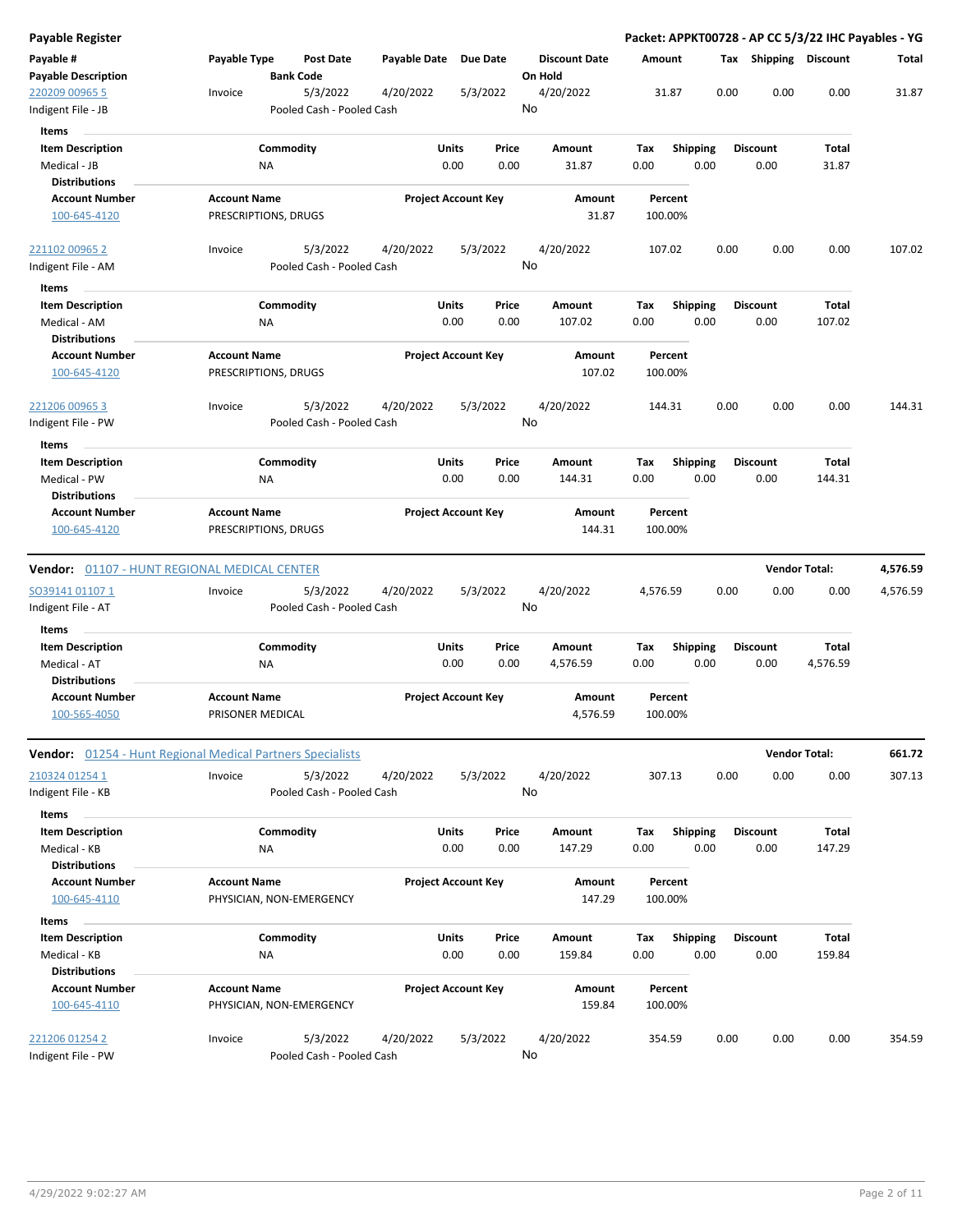| <b>Payable Register</b>                          |                                                             |                                |                                 | Packet: APPKT00728 - AP CC 5/3/22 IHC Payables - YG |                         |                |          |
|--------------------------------------------------|-------------------------------------------------------------|--------------------------------|---------------------------------|-----------------------------------------------------|-------------------------|----------------|----------|
| Payable #<br><b>Payable Description</b>          | Payable Type<br><b>Post Date</b><br><b>Bank Code</b>        | Payable Date Due Date          | <b>Discount Date</b><br>On Hold | Amount                                              | Tax Shipping Discount   |                | Total    |
| Items<br><b>Item Description</b>                 | Commodity                                                   | Price<br>Units                 | Amount                          | Tax<br><b>Shipping</b>                              | <b>Discount</b>         | Total          |          |
| Medical - PW<br><b>Distributions</b>             | NA                                                          | 0.00<br>0.00                   | 256.35                          | 0.00<br>0.00                                        | 0.00                    | 256.35         |          |
| <b>Account Number</b>                            | <b>Account Name</b>                                         | <b>Project Account Key</b>     | Amount                          | Percent                                             |                         |                |          |
| 100-645-4110                                     | PHYSICIAN, NON-EMERGENCY                                    |                                | 256.35                          | 100.00%                                             |                         |                |          |
| Items                                            |                                                             |                                |                                 |                                                     |                         |                |          |
| <b>Item Description</b>                          | Commodity                                                   | Units<br>Price                 | Amount                          | Tax<br><b>Shipping</b>                              | <b>Discount</b>         | Total          |          |
| Medical - PW<br><b>Distributions</b>             | NA                                                          | 0.00<br>0.00                   | 98.24                           | 0.00<br>0.00                                        | 0.00                    | 98.24          |          |
| <b>Account Number</b>                            | <b>Account Name</b>                                         | <b>Project Account Key</b>     | Amount                          | Percent                                             |                         |                |          |
| 100-645-4110                                     | PHYSICIAN, NON-EMERGENCY                                    |                                | 98.24                           | 100.00%                                             |                         |                |          |
|                                                  | <b>Vendor:</b> 01231 - North Texas Comprehensive Cardiology |                                |                                 |                                                     | <b>Vendor Total:</b>    |                | 22.59    |
| 221104 01231 9                                   | 5/3/2022<br>Invoice                                         | 4/20/2022<br>5/3/2022          | 4/20/2022                       | 22.59                                               | 0.00<br>0.00            | 0.00           | 22.59    |
| Indigent File - JN                               | Pooled Cash - Pooled Cash                                   |                                | No                              |                                                     |                         |                |          |
| Items                                            |                                                             |                                |                                 |                                                     |                         |                |          |
| <b>Item Description</b>                          | Commodity                                                   | Units<br>Price                 | Amount                          | Tax<br><b>Shipping</b>                              | <b>Discount</b>         | Total          |          |
| Medical - JN<br><b>Distributions</b>             | ΝA                                                          | 0.00<br>0.00                   | 22.59                           | 0.00<br>0.00                                        | 0.00                    | 22.59          |          |
| <b>Account Number</b>                            | <b>Account Name</b>                                         | <b>Project Account Key</b>     | Amount                          | Percent                                             |                         |                |          |
| 100-645-4110                                     | PHYSICIAN, NON-EMERGENCY                                    |                                | 22.59                           | 100.00%                                             |                         |                |          |
|                                                  | Vendor: 01268 - Northeast Texas Ear Nose & Throat           |                                |                                 |                                                     | <b>Vendor Total:</b>    |                | 113.03   |
|                                                  |                                                             |                                |                                 |                                                     |                         |                |          |
| 220901 01268 4                                   | 5/3/2022<br>Invoice                                         | 4/20/2022<br>5/3/2022          | 4/20/2022<br>No                 | 113.03                                              | 0.00<br>0.00            | 0.00           | 113.03   |
| Indigent File - TM                               | Pooled Cash - Pooled Cash                                   |                                |                                 |                                                     |                         |                |          |
| Items                                            |                                                             |                                |                                 |                                                     |                         |                |          |
| <b>Item Description</b>                          | Commodity                                                   | Units<br>Price                 | Amount                          | Tax<br><b>Shipping</b>                              | <b>Discount</b>         | Total          |          |
| Medical - TM                                     | NA                                                          | 0.00<br>0.00                   | 61.17                           | 0.00<br>0.00                                        | 0.00                    | 61.17          |          |
| <b>Distributions</b>                             |                                                             |                                |                                 |                                                     |                         |                |          |
| <b>Account Number</b><br>100-645-4110            | <b>Account Name</b><br>PHYSICIAN, NON-EMERGENCY             | <b>Project Account Key</b>     | Amount<br>61.17                 | Percent<br>100.00%                                  |                         |                |          |
| Items                                            |                                                             |                                |                                 |                                                     |                         |                |          |
| <b>Item Description</b><br>Medical - TM          | Commodity<br><b>NA</b>                                      | Units<br>Price<br>0.00<br>0.00 | Amount<br>51.86                 | Tax<br><b>Shipping</b><br>0.00<br>0.00              | <b>Discount</b><br>0.00 | Total<br>51.86 |          |
| <b>Distributions</b>                             |                                                             |                                |                                 |                                                     |                         |                |          |
| <b>Account Number</b><br>100-645-4110            | <b>Account Name</b><br>PHYSICIAN, NON-EMERGENCY             | <b>Project Account Key</b>     | Amount<br>51.86                 | Percent<br>100.00%                                  |                         |                |          |
|                                                  | Vendor: 00029 - PARIS REGIONAL MEDICAL CENTER               |                                |                                 |                                                     | <b>Vendor Total:</b>    |                | 1,324.44 |
| 220901 00029 1                                   | 5/3/2022<br>Invoice                                         | 4/20/2022<br>5/3/2022          | 4/20/2022                       | 1,324.44                                            | 0.00<br>0.00            | 0.00           | 1,324.44 |
| Indigent File - TM                               | Pooled Cash - Pooled Cash                                   |                                | No                              |                                                     |                         |                |          |
| Items<br><b>Item Description</b>                 | Commodity                                                   | Units<br>Price                 | Amount                          | <b>Shipping</b><br>Tax                              | <b>Discount</b>         | Total          |          |
| Medical - TM                                     | ΝA                                                          | 0.00<br>0.00                   | 1,324.44                        | 0.00<br>0.00                                        | 0.00                    | 1,324.44       |          |
| <b>Distributions</b>                             |                                                             |                                |                                 |                                                     |                         |                |          |
| <b>Account Number</b><br>100-645-4140            | <b>Account Name</b><br>HOSPITAL, OUTPATIENT                 | <b>Project Account Key</b>     | Amount<br>1,324.44              | Percent<br>100.00%                                  |                         |                |          |
| <b>Vendor:</b> 01188 - PRMC HEALTHCARE GROUP INC |                                                             |                                |                                 |                                                     | <b>Vendor Total:</b>    |                | 311.16   |
| 220901 01188 3                                   | 5/3/2022<br>Invoice                                         | 4/20/2022<br>5/3/2022          | 4/20/2022                       | 120.14                                              | 0.00<br>0.00            | 0.00           | 120.14   |
| Indigent File - TM                               | Pooled Cash - Pooled Cash                                   |                                | No                              |                                                     |                         |                |          |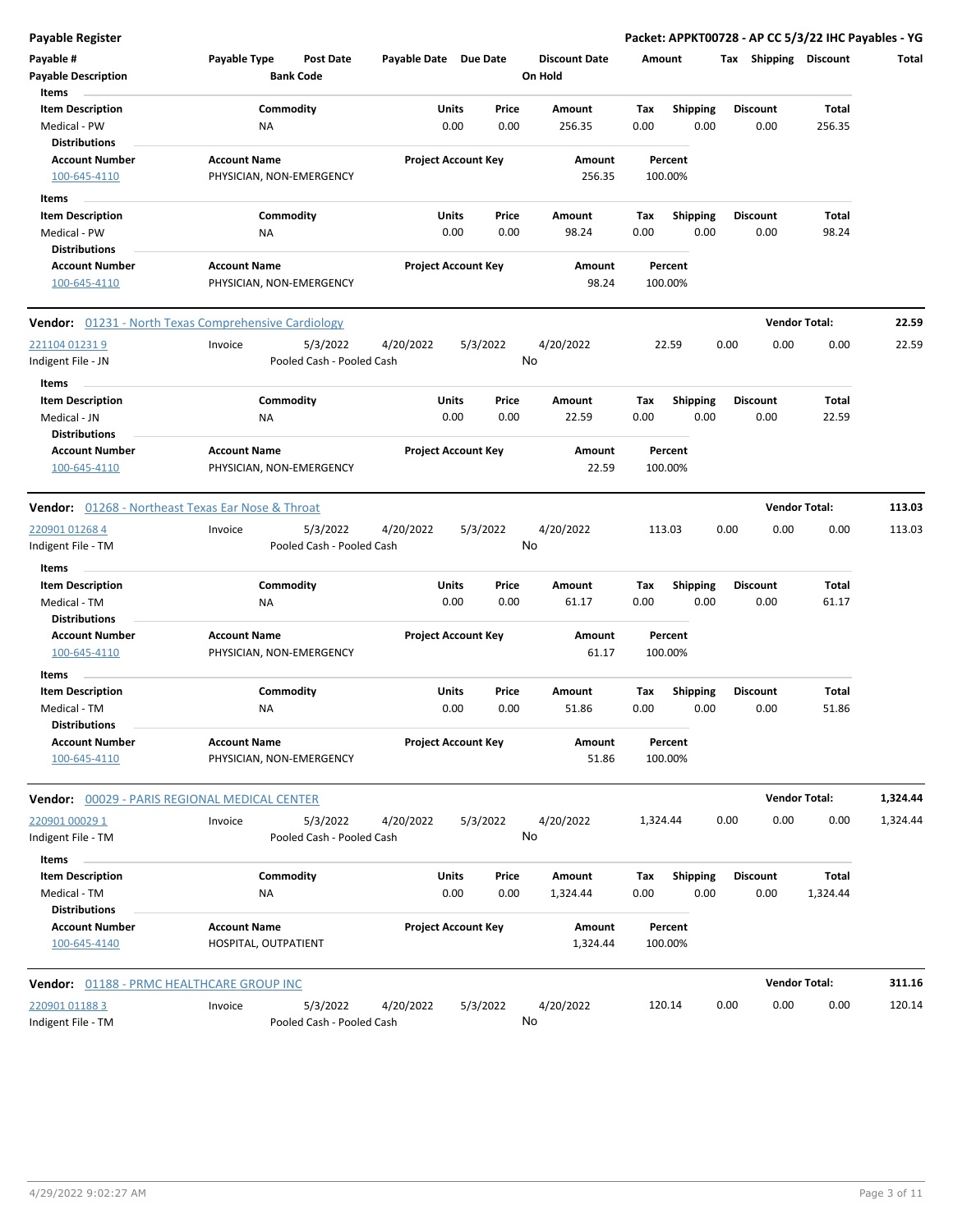| <b>Payable Register</b>                                         |                                                 |                                                    |               |                            |                                 |                    |                         |      |                         | Packet: APPKT00728 - AP CC 5/3/22 IHC Payables - YG |       |
|-----------------------------------------------------------------|-------------------------------------------------|----------------------------------------------------|---------------|----------------------------|---------------------------------|--------------------|-------------------------|------|-------------------------|-----------------------------------------------------|-------|
| Payable #<br><b>Payable Description</b>                         | Payable Type<br><b>Bank Code</b>                | <b>Post Date</b>                                   |               | Payable Date Due Date      | <b>Discount Date</b><br>On Hold | Amount             |                         |      | Tax Shipping Discount   |                                                     | Total |
| Items                                                           |                                                 |                                                    |               |                            |                                 |                    |                         |      |                         |                                                     |       |
| <b>Item Description</b>                                         | Commodity                                       |                                                    | Units         | Price                      | Amount                          | Tax                | Shipping                |      | <b>Discount</b>         | <b>Total</b>                                        |       |
| Medical - TM<br><b>Distributions</b>                            | NA                                              |                                                    | 0.00          | 0.00                       | 120.14                          | 0.00               | 0.00                    |      | 0.00                    | 120.14                                              |       |
| <b>Account Number</b>                                           | <b>Account Name</b>                             |                                                    |               | <b>Project Account Key</b> | Amount                          | Percent            |                         |      |                         |                                                     |       |
| 100-645-4110                                                    | PHYSICIAN, NON-EMERGENCY                        |                                                    |               |                            | 120.14                          | 100.00%            |                         |      |                         |                                                     |       |
| 220901 01188 4                                                  | Invoice                                         | 5/3/2022<br>4/20/2022                              |               | 5/3/2022                   | 4/20/2022                       | 45.48              |                         | 0.00 | 0.00                    | 0.00                                                | 45.48 |
| Indigent File - TM                                              |                                                 | Pooled Cash - Pooled Cash                          |               |                            | No                              |                    |                         |      |                         |                                                     |       |
| Items                                                           |                                                 |                                                    |               |                            |                                 |                    |                         |      |                         |                                                     |       |
| <b>Item Description</b><br>Medical - TM                         | Commodity<br>ΝA                                 |                                                    | Units<br>0.00 | Price<br>0.00              | Amount<br>45.48                 | Tax<br>0.00        | <b>Shipping</b><br>0.00 |      | <b>Discount</b><br>0.00 | Total<br>45.48                                      |       |
| <b>Distributions</b>                                            |                                                 |                                                    |               |                            |                                 |                    |                         |      |                         |                                                     |       |
| <b>Account Number</b><br>100-645-4110                           | <b>Account Name</b><br>PHYSICIAN, NON-EMERGENCY |                                                    |               | <b>Project Account Key</b> | Amount<br>45.48                 | Percent<br>100.00% |                         |      |                         |                                                     |       |
| 220901 01188 5                                                  | Invoice                                         | 5/3/2022<br>4/20/2022                              |               | 5/3/2022                   | 4/20/2022                       | 45.48              |                         | 0.00 | 0.00                    | 0.00                                                | 45.48 |
| Indigent File - TM                                              |                                                 | Pooled Cash - Pooled Cash                          |               |                            | No                              |                    |                         |      |                         |                                                     |       |
| Items                                                           |                                                 |                                                    |               |                            |                                 |                    |                         |      |                         |                                                     |       |
| <b>Item Description</b>                                         | Commodity                                       |                                                    | Units         | Price                      | Amount                          | Tax                | <b>Shipping</b>         |      | <b>Discount</b>         | <b>Total</b>                                        |       |
| Medical - TM<br><b>Distributions</b>                            | ΝA                                              |                                                    | 0.00          | 0.00                       | 45.48                           | 0.00               | 0.00                    |      | 0.00                    | 45.48                                               |       |
| <b>Account Number</b><br>100-645-4110                           | <b>Account Name</b><br>PHYSICIAN, NON-EMERGENCY |                                                    |               | <b>Project Account Key</b> | Amount<br>45.48                 | Percent<br>100.00% |                         |      |                         |                                                     |       |
| 220901 01188 6<br>Indigent File - TM                            | Invoice                                         | 5/3/2022<br>4/20/2022<br>Pooled Cash - Pooled Cash |               | 5/3/2022                   | 4/20/2022<br>No                 | 45.48              |                         | 0.00 | 0.00                    | 0.00                                                | 45.48 |
| Items                                                           |                                                 |                                                    |               |                            |                                 |                    |                         |      |                         |                                                     |       |
| <b>Item Description</b><br>Medical - TM<br><b>Distributions</b> | Commodity<br>NA                                 |                                                    | Units<br>0.00 | Price<br>0.00              | Amount<br>45.48                 | Tax<br>0.00        | <b>Shipping</b><br>0.00 |      | <b>Discount</b><br>0.00 | Total<br>45.48                                      |       |
| <b>Account Number</b><br>100-645-4110                           | <b>Account Name</b><br>PHYSICIAN, NON-EMERGENCY |                                                    |               | <b>Project Account Key</b> | <b>Amount</b><br>45.48          | Percent<br>100.00% |                         |      |                         |                                                     |       |
| 220901 01188 7<br>Indigent File - TM                            | Invoice                                         | 5/3/2022<br>4/20/2022<br>Pooled Cash - Pooled Cash |               | 5/3/2022                   | 4/20/2022<br>No                 | 54.58              |                         | 0.00 | 0.00                    | 0.00                                                | 54.58 |
| Items                                                           |                                                 |                                                    |               |                            |                                 |                    |                         |      |                         |                                                     |       |
| <b>Item Description</b>                                         | Commodity                                       |                                                    | Units         | Price                      | Amount                          | Tax                | Shipping                |      | <b>Discount</b>         | Total                                               |       |
| Medical - TM<br><b>Distributions</b>                            | NA                                              |                                                    | 0.00          | 0.00                       | 54.58                           | 0.00               | 0.00                    |      | 0.00                    | 54.58                                               |       |
| <b>Account Number</b>                                           | <b>Account Name</b>                             |                                                    |               | <b>Project Account Key</b> | Amount                          | Percent            |                         |      |                         |                                                     |       |
| 100-645-4110                                                    | PHYSICIAN, NON-EMERGENCY                        |                                                    |               |                            | 54.58                           | 100.00%            |                         |      |                         |                                                     |       |
| Vendor: 00220 - RED RIVER VALLEY RADIOLOGY                      |                                                 |                                                    |               |                            |                                 |                    |                         |      |                         | <b>Vendor Total:</b>                                | 95.97 |
| 221102 00220 1                                                  | Invoice                                         | 5/3/2022<br>4/20/2022                              |               | 5/3/2022                   | 4/20/2022                       | 87.68              |                         | 0.00 | 0.00                    | 0.00                                                | 87.68 |
| Indigent File - AM                                              |                                                 | Pooled Cash - Pooled Cash                          |               |                            | No                              |                    |                         |      |                         |                                                     |       |
| Items                                                           |                                                 |                                                    |               |                            |                                 |                    |                         |      |                         |                                                     |       |
| <b>Item Description</b>                                         | Commodity                                       |                                                    | Units         | Price                      | Amount                          | Tax                | <b>Shipping</b>         |      | <b>Discount</b>         | Total                                               |       |
| Medical - AM<br><b>Distributions</b>                            | NA                                              |                                                    | 0.00          | 0.00                       | 87.68                           | 0.00               | 0.00                    |      | 0.00                    | 87.68                                               |       |
| <b>Account Number</b>                                           | <b>Account Name</b>                             |                                                    |               | <b>Project Account Key</b> | Amount                          | Percent            |                         |      |                         |                                                     |       |
| 100-645-4110                                                    | PHYSICIAN, NON-EMERGENCY                        |                                                    |               |                            | 87.68                           | 100.00%            |                         |      |                         |                                                     |       |
| 221207 00220 1                                                  | Invoice                                         | 5/3/2022<br>4/20/2022                              |               | 5/3/2022                   | 4/20/2022                       |                    | 8.29                    | 0.00 | 0.00                    | 0.00                                                | 8.29  |
| Indigent File - VS                                              |                                                 | Pooled Cash - Pooled Cash                          |               |                            | No                              |                    |                         |      |                         |                                                     |       |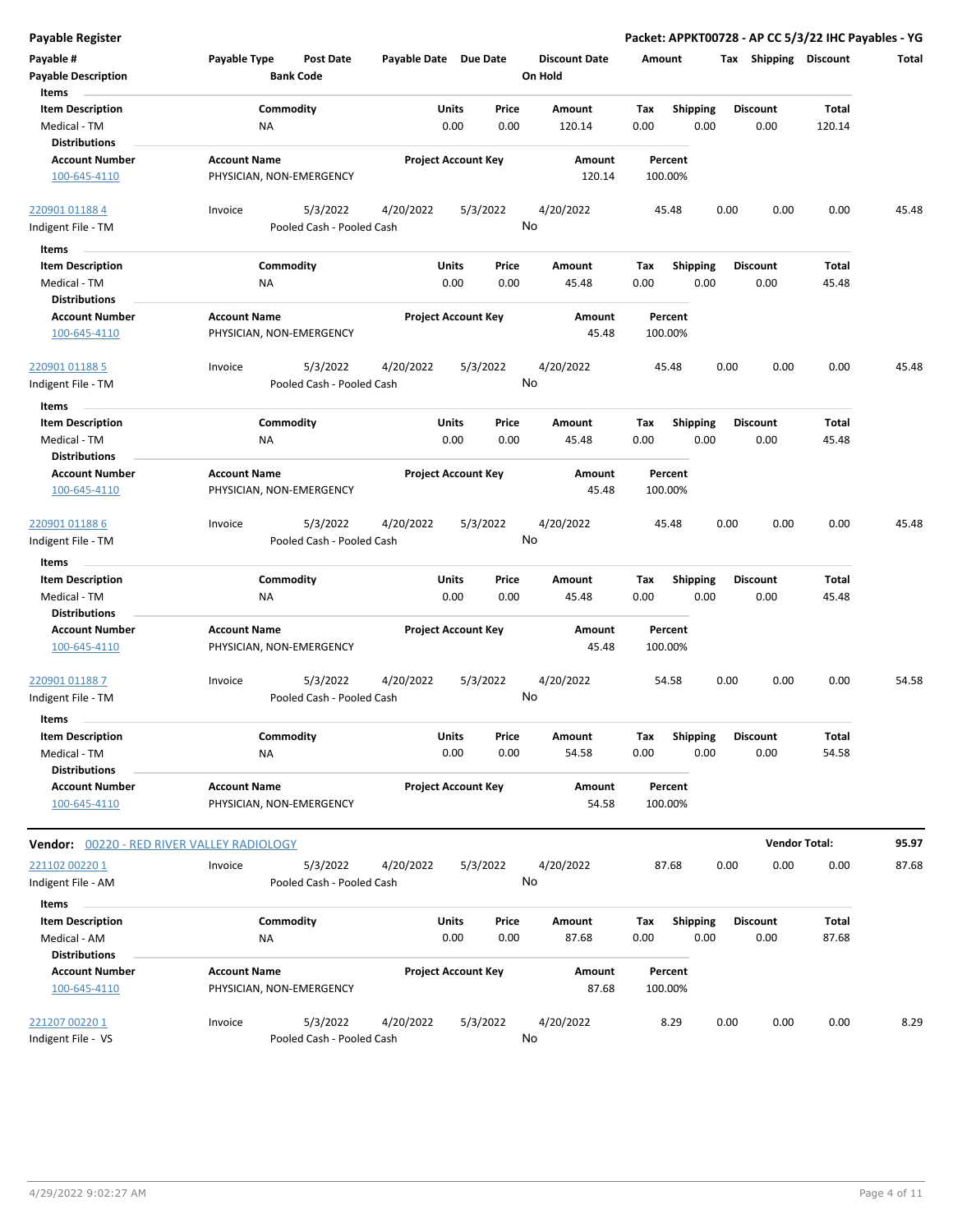| Payable Register                              |                                                      |                       |                            |                                 |                    |                         | Packet: APPKT00728 - AP CC 5/3/22 IHC Payables - YG |                |        |
|-----------------------------------------------|------------------------------------------------------|-----------------------|----------------------------|---------------------------------|--------------------|-------------------------|-----------------------------------------------------|----------------|--------|
| Payable #<br><b>Payable Description</b>       | Payable Type<br><b>Post Date</b><br><b>Bank Code</b> | Payable Date Due Date |                            | <b>Discount Date</b><br>On Hold | Amount             |                         | Tax Shipping Discount                               |                | Total  |
| Items<br><b>Item Description</b>              | Commodity                                            | Units                 | Price                      | Amount                          | Tax                | <b>Shipping</b>         | <b>Discount</b>                                     | Total          |        |
| Medical - VS                                  | ΝA                                                   | 0.00                  | 0.00                       | 8.29                            | 0.00               | 0.00                    | 0.00                                                | 8.29           |        |
| <b>Distributions</b>                          |                                                      |                       |                            |                                 |                    |                         |                                                     |                |        |
| <b>Account Number</b><br>100-645-4110         | <b>Account Name</b><br>PHYSICIAN, NON-EMERGENCY      |                       | <b>Project Account Key</b> | Amount<br>8.29                  | Percent<br>100.00% |                         |                                                     |                |        |
|                                               | Vendor: 01105 - SUMMIT PULMONARY AND SLEEP PA        |                       |                            |                                 |                    |                         | <b>Vendor Total:</b>                                |                | 47.68  |
|                                               |                                                      |                       |                            |                                 |                    |                         |                                                     |                |        |
| 220901 01105 5                                | 5/3/2022<br>Invoice<br>Pooled Cash - Pooled Cash     | 4/20/2022             | 5/3/2022<br>No             | 4/20/2022                       | 47.68              |                         | 0.00<br>0.00                                        | 0.00           | 47.68  |
| Indigent File - TM                            |                                                      |                       |                            |                                 |                    |                         |                                                     |                |        |
| Items                                         |                                                      |                       |                            |                                 |                    |                         |                                                     |                |        |
| <b>Item Description</b><br>Medical - TM       | Commodity                                            | Units<br>0.00         | Price<br>0.00              | Amount<br>47.68                 | Tax<br>0.00        | <b>Shipping</b><br>0.00 | <b>Discount</b><br>0.00                             | Total<br>47.68 |        |
| <b>Distributions</b>                          | ΝA                                                   |                       |                            |                                 |                    |                         |                                                     |                |        |
| <b>Account Number</b>                         | <b>Account Name</b>                                  |                       | <b>Project Account Key</b> | Amount                          | Percent            |                         |                                                     |                |        |
| 100-645-4110                                  | PHYSICIAN, NON-EMERGENCY                             |                       |                            | 47.68                           | 100.00%            |                         |                                                     |                |        |
| <b>Vendor:</b> 01176 - TEGALA, DR BENARJI     |                                                      |                       |                            |                                 |                    |                         | <b>Vendor Total:</b>                                |                | 72.15  |
| SO19103 01176 1                               | 5/3/2022<br>Invoice                                  | 4/20/2022             | 5/3/2022                   | 4/20/2022                       | 72.15              |                         | 0.00<br>0.00                                        | 0.00           | 72.15  |
| Indigent File - KA                            | Pooled Cash - Pooled Cash                            |                       | No                         |                                 |                    |                         |                                                     |                |        |
| Items                                         |                                                      |                       |                            |                                 |                    |                         |                                                     |                |        |
| <b>Item Description</b>                       | Commodity                                            | Units                 | Price                      | Amount                          | Tax                | <b>Shipping</b>         | <b>Discount</b>                                     | Total          |        |
| Medical - KA                                  | <b>NA</b>                                            | 0.00                  | 0.00                       | 72.15                           | 0.00               | 0.00                    | 0.00                                                | 72.15          |        |
| <b>Distributions</b>                          |                                                      |                       |                            |                                 |                    |                         |                                                     |                |        |
| <b>Account Number</b><br>100-565-4050         | <b>Account Name</b><br>PRISONER MEDICAL              |                       | <b>Project Account Key</b> | Amount<br>72.15                 | Percent<br>100.00% |                         |                                                     |                |        |
| <b>Vendor:</b> 01276 - Texas 02 Testing       |                                                      |                       |                            |                                 |                    |                         | <b>Vendor Total:</b>                                |                | 160.65 |
| 210634 01276 1                                | 5/3/2022<br>Invoice                                  | 4/20/2022             | 5/3/2022                   | 4/20/2022                       | 160.65             |                         | 0.00<br>0.00                                        | 0.00           | 160.65 |
| Indigent File - TC                            | Pooled Cash - Pooled Cash                            |                       | No                         |                                 |                    |                         |                                                     |                |        |
| Items                                         |                                                      |                       |                            |                                 |                    |                         |                                                     |                |        |
| <b>Item Description</b>                       | Commodity                                            | Units<br>0.00         | Price<br>0.00              | Amount                          | Tax<br>0.00        | <b>Shipping</b><br>0.00 | Discount                                            | Total<br>48.38 |        |
| Medical - TC<br><b>Distributions</b>          | ΝA                                                   |                       |                            | 48.38                           |                    |                         | 0.00                                                |                |        |
| <b>Account Number</b>                         | <b>Account Name</b>                                  |                       | <b>Project Account Key</b> | Amount                          | Percent            |                         |                                                     |                |        |
| 100-645-4110                                  | PHYSICIAN, NON-EMERGENCY                             |                       |                            | 48.38                           | 100.00%            |                         |                                                     |                |        |
| Items                                         |                                                      |                       |                            |                                 |                    |                         |                                                     |                |        |
| <b>Item Description</b>                       | Commodity                                            | Units                 | Price                      | Amount                          | Tax                | <b>Shipping</b>         | <b>Discount</b>                                     | Total          |        |
| Medical - TC                                  | <b>NA</b>                                            | 0.00                  | 0.00                       | 42.50                           | 0.00               | 0.00                    | 0.00                                                | 42.50          |        |
| <b>Distributions</b>                          |                                                      |                       |                            |                                 |                    |                         |                                                     |                |        |
| <b>Account Number</b>                         | <b>Account Name</b>                                  |                       | <b>Project Account Key</b> | Amount                          | Percent            |                         |                                                     |                |        |
| 100-645-4110                                  | PHYSICIAN, NON-EMERGENCY                             |                       |                            | 42.50                           | 100.00%            |                         |                                                     |                |        |
| Items                                         |                                                      |                       |                            |                                 |                    |                         |                                                     |                |        |
| <b>Item Description</b>                       | Commodity                                            | Units                 | Price                      | Amount                          | Tax                | <b>Shipping</b>         | Discount                                            | Total          |        |
| Medical - TC                                  | NA                                                   | 0.00                  | 0.00                       | 25.66                           | 0.00               | 0.00                    | 0.00                                                | 25.66          |        |
| <b>Distributions</b>                          |                                                      |                       |                            |                                 |                    |                         |                                                     |                |        |
| <b>Account Number</b>                         | <b>Account Name</b>                                  |                       | <b>Project Account Key</b> | Amount                          | Percent            |                         |                                                     |                |        |
| 100-645-4110                                  | PHYSICIAN, NON-EMERGENCY                             |                       |                            | 25.66                           | 100.00%            |                         |                                                     |                |        |
| Items                                         |                                                      |                       |                            |                                 |                    |                         |                                                     |                |        |
| <b>Item Description</b>                       | Commodity                                            | Units                 | Price                      | Amount                          | Тах                | <b>Shipping</b>         | <b>Discount</b>                                     | Total          |        |
| Medical - TC                                  | NA                                                   | 0.00                  | 0.00                       | 30.21                           | 0.00               | 0.00                    | 0.00                                                | 30.21          |        |
| <b>Distributions</b><br><b>Account Number</b> | <b>Account Name</b>                                  |                       | <b>Project Account Key</b> | Amount                          | Percent            |                         |                                                     |                |        |
| 100-645-4110                                  | PHYSICIAN, NON-EMERGENCY                             |                       |                            | 30.21                           | 100.00%            |                         |                                                     |                |        |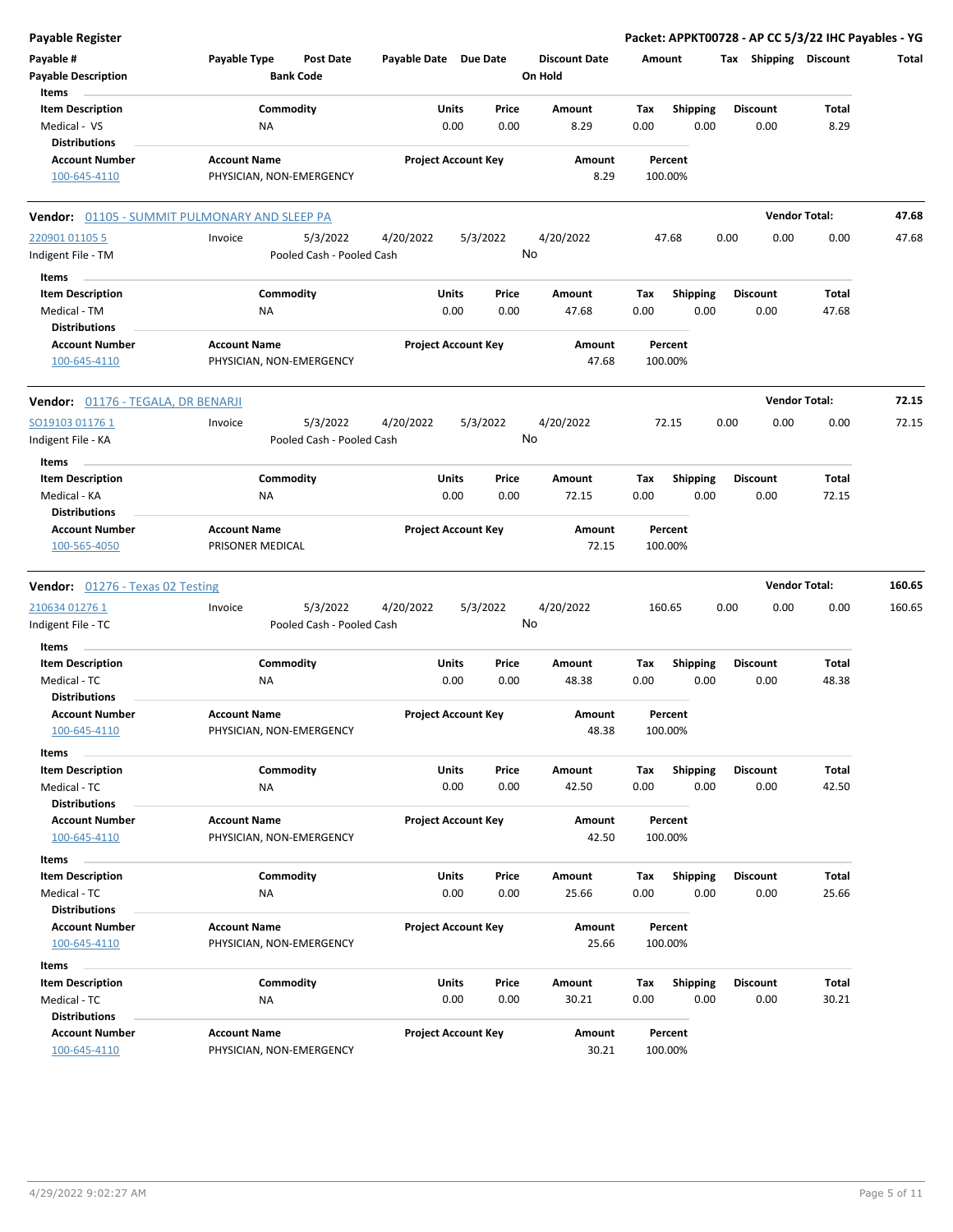| <b>Payable Register</b>                 |                                                      |                       |                                |                                 | Packet: APPKT00728 - AP CC 5/3/22 IHC Payables - YG |      |                         |                      |        |
|-----------------------------------------|------------------------------------------------------|-----------------------|--------------------------------|---------------------------------|-----------------------------------------------------|------|-------------------------|----------------------|--------|
| Payable #<br><b>Payable Description</b> | Payable Type<br><b>Post Date</b><br><b>Bank Code</b> | Payable Date Due Date |                                | <b>Discount Date</b><br>On Hold | Amount                                              |      | Tax Shipping Discount   |                      | Total  |
| Items                                   |                                                      |                       |                                |                                 |                                                     |      |                         |                      |        |
| <b>Item Description</b>                 | Commodity                                            |                       | Units<br>Price                 | Amount<br>13.90                 | <b>Shipping</b><br>Tax<br>0.00<br>0.00              |      | <b>Discount</b><br>0.00 | Total                |        |
| Medical - TC<br><b>Distributions</b>    | ΝA                                                   |                       | 0.00<br>0.00                   |                                 |                                                     |      |                         | 13.90                |        |
| <b>Account Number</b>                   | <b>Account Name</b>                                  |                       | <b>Project Account Key</b>     | Amount                          | Percent                                             |      |                         |                      |        |
| 100-645-4110                            | PHYSICIAN, NON-EMERGENCY                             |                       |                                | 13.90                           | 100.00%                                             |      |                         |                      |        |
| Vendor: 00819 - TEXAS ONCOLOGY PA       |                                                      |                       |                                |                                 |                                                     |      |                         | <b>Vendor Total:</b> | 54.21  |
| 201205 00819 1                          | 5/3/2022<br>Invoice                                  | 4/20/2022             | 5/3/2022                       | 4/20/2022                       | 47.68                                               | 0.00 | 0.00                    | 0.00                 | 47.68  |
| Indigent File - SL                      | Pooled Cash - Pooled Cash                            |                       |                                | No                              |                                                     |      |                         |                      |        |
| Items                                   |                                                      |                       |                                |                                 |                                                     |      |                         |                      |        |
| <b>Item Description</b>                 | Commodity                                            |                       | Units<br>Price                 | Amount                          | Tax<br><b>Shipping</b>                              |      | <b>Discount</b>         | Total                |        |
| Medical - SL                            | <b>NA</b>                                            |                       | 0.00<br>0.00                   | 47.68                           | 0.00<br>0.00                                        |      | 0.00                    | 47.68                |        |
| <b>Distributions</b>                    |                                                      |                       |                                |                                 |                                                     |      |                         |                      |        |
| <b>Account Number</b><br>100-645-4110   | <b>Account Name</b><br>PHYSICIAN, NON-EMERGENCY      |                       | <b>Project Account Key</b>     | Amount<br>47.68                 | Percent<br>100.00%                                  |      |                         |                      |        |
| 201205 00819 2                          | 5/3/2022<br>Invoice                                  | 4/20/2022             | 5/3/2022                       | 4/20/2022                       | 6.53                                                | 0.00 | 0.00                    | 0.00                 | 6.53   |
| Indigent File - SL                      | Pooled Cash - Pooled Cash                            |                       |                                | No                              |                                                     |      |                         |                      |        |
| Items                                   |                                                      |                       |                                |                                 |                                                     |      |                         |                      |        |
| <b>Item Description</b>                 | Commodity                                            |                       | Units<br>Price                 | Amount                          | <b>Shipping</b><br>Tax                              |      | <b>Discount</b>         | Total                |        |
| Medical - SL                            | NA                                                   |                       | 0.00<br>0.00                   | 6.53                            | 0.00<br>0.00                                        |      | 0.00                    | 6.53                 |        |
| <b>Distributions</b>                    |                                                      |                       |                                |                                 |                                                     |      |                         |                      |        |
| <b>Account Number</b>                   | <b>Account Name</b>                                  |                       | <b>Project Account Key</b>     | Amount                          | Percent                                             |      |                         |                      |        |
| 100-645-4110                            | PHYSICIAN, NON-EMERGENCY                             |                       |                                | 6.53                            | 100.00%                                             |      |                         |                      |        |
|                                         | <b>Vendor: 01121 - TEXOMA EMERGENCY PHYSICIANS</b>   |                       |                                |                                 |                                                     |      |                         | <b>Vendor Total:</b> | 283.24 |
|                                         | Invoice                                              |                       |                                | 4/20/2022                       | 81.24                                               | 0.00 | 0.00                    | 0.00                 | 81.24  |
| SO40841 01121 3<br>Indigent File - CS   | 5/3/2022<br>Pooled Cash - Pooled Cash                | 4/20/2022             | 5/3/2022                       | No                              |                                                     |      |                         |                      |        |
|                                         |                                                      |                       |                                |                                 |                                                     |      |                         |                      |        |
| Items                                   |                                                      |                       |                                |                                 |                                                     |      |                         |                      |        |
| <b>Item Description</b>                 | Commodity                                            |                       | Units<br>Price                 | Amount                          | Shipping<br>Tax                                     |      | <b>Discount</b>         | Total                |        |
| Medical - CS                            | NA                                                   |                       | 0.00<br>0.00                   | 81.24                           | 0.00<br>0.00                                        |      | 0.00                    | 81.24                |        |
| <b>Distributions</b>                    |                                                      |                       |                                |                                 |                                                     |      |                         |                      |        |
| <b>Account Number</b><br>100-565-4050   | <b>Account Name</b><br>PRISONER MEDICAL              |                       | <b>Project Account Key</b>     | Amount<br>81.24                 | Percent<br>100.00%                                  |      |                         |                      |        |
| SO40869 01121 1                         | 5/3/2022<br>Invoice                                  | 4/20/2022             | 5/3/2022                       | 4/20/2022                       | 101.00                                              | 0.00 | 0.00                    | 0.00                 | 101.00 |
| Indigent File - VW                      | Pooled Cash - Pooled Cash                            |                       |                                | No                              |                                                     |      |                         |                      |        |
|                                         |                                                      |                       |                                |                                 |                                                     |      |                         |                      |        |
| Items                                   |                                                      |                       |                                |                                 |                                                     |      | <b>Discount</b>         |                      |        |
| <b>Item Description</b><br>Medical - VW | Commodity<br>NA                                      |                       | Units<br>Price<br>0.00<br>0.00 | Amount<br>101.00                | Shipping<br>Tax<br>0.00<br>0.00                     |      | 0.00                    | Total<br>101.00      |        |
| <b>Distributions</b>                    |                                                      |                       |                                |                                 |                                                     |      |                         |                      |        |
| <b>Account Number</b>                   | <b>Account Name</b>                                  |                       | <b>Project Account Key</b>     | Amount                          | Percent                                             |      |                         |                      |        |
| 100-565-4050                            | PRISONER MEDICAL                                     |                       |                                | 101.00                          | 100.00%                                             |      |                         |                      |        |
| SO41148 01121 1                         | 5/3/2022<br>Invoice                                  | 4/20/2022             | 5/3/2022                       | 4/20/2022                       | 101.00                                              | 0.00 | 0.00                    | 0.00                 | 101.00 |
| Indigent File - KR                      | Pooled Cash - Pooled Cash                            |                       |                                | No                              |                                                     |      |                         |                      |        |
| Items<br><b>Item Description</b>        | Commodity                                            |                       | Units<br>Price                 | Amount                          | <b>Shipping</b><br>Tax                              |      | <b>Discount</b>         | Total                |        |
| Medical - KR                            | ΝA                                                   |                       | 0.00<br>0.00                   | 101.00                          | 0.00<br>0.00                                        |      | 0.00                    | 101.00               |        |
| <b>Distributions</b>                    |                                                      |                       |                                |                                 |                                                     |      |                         |                      |        |
| <b>Account Number</b><br>100-565-4050   | <b>Account Name</b><br>PRISONER MEDICAL              |                       | <b>Project Account Key</b>     | Amount<br>101.00                | Percent<br>100.00%                                  |      |                         |                      |        |
| Vendor: 01214 - TEXOMA RETINA CENTER    |                                                      |                       |                                |                                 |                                                     |      |                         | <b>Vendor Total:</b> | 502.27 |
| 220901 01214 3                          | 5/3/2022<br>Invoice                                  | 4/20/2022             | 5/3/2022                       | 4/20/2022                       | 502.27                                              | 0.00 | 0.00                    | 0.00                 | 502.27 |
| Indigent File - TM                      | Pooled Cash - Pooled Cash                            |                       |                                | No                              |                                                     |      |                         |                      |        |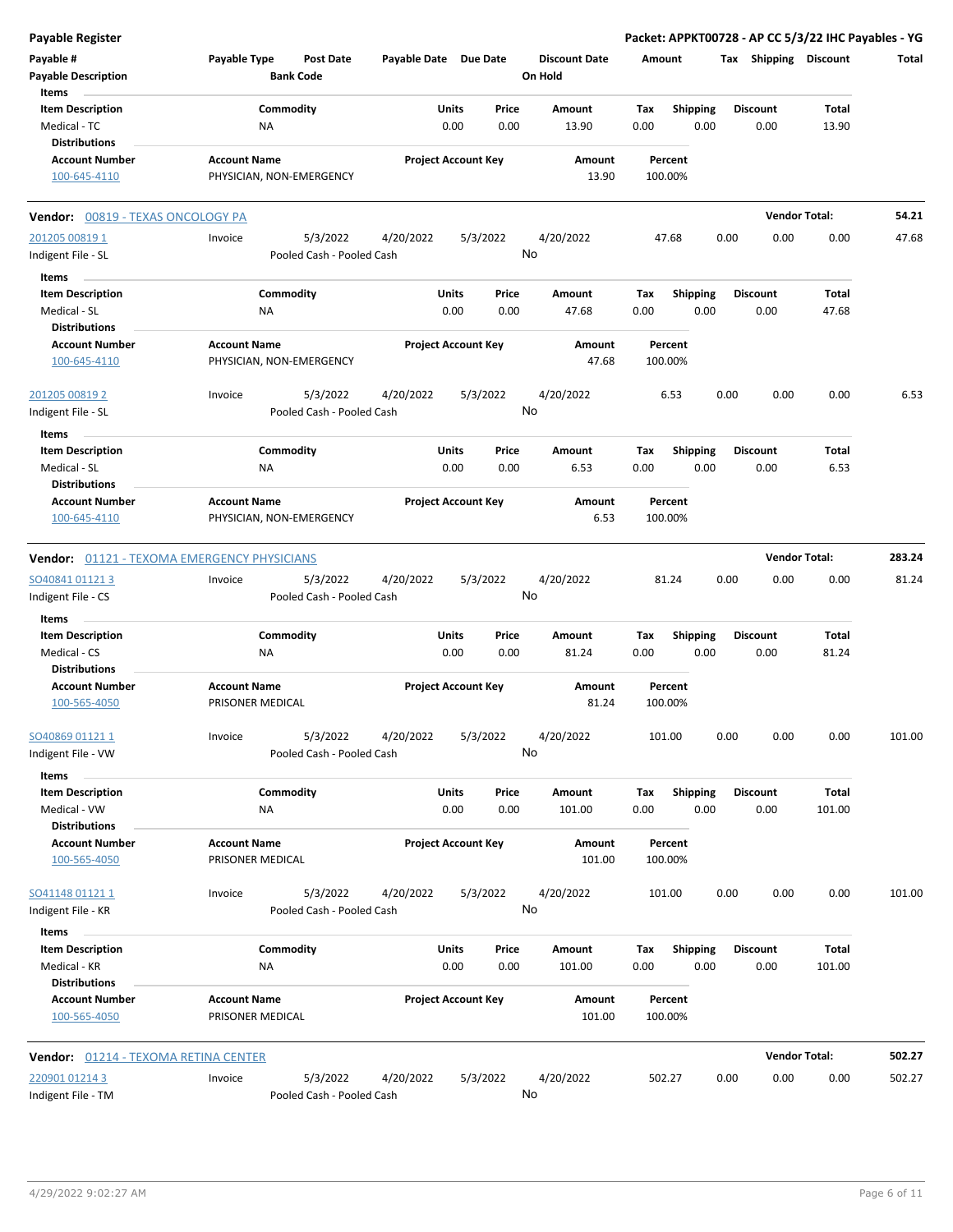| <b>Payable Register</b>                                                  |                                                 |                                       |                            |               |               |                                 |             |                         |      |                         |                       | Packet: APPKT00728 - AP CC 5/3/22 IHC Payables - YG |
|--------------------------------------------------------------------------|-------------------------------------------------|---------------------------------------|----------------------------|---------------|---------------|---------------------------------|-------------|-------------------------|------|-------------------------|-----------------------|-----------------------------------------------------|
| Payable #<br><b>Payable Description</b>                                  | Payable Type                                    | <b>Post Date</b><br><b>Bank Code</b>  | Payable Date Due Date      |               |               | <b>Discount Date</b><br>On Hold | Amount      |                         |      | Tax Shipping Discount   |                       | Total                                               |
| Items<br><b>Item Description</b><br>Medical - TM                         | Commodity<br>ΝA                                 |                                       |                            | Units<br>0.00 | Price<br>0.00 | Amount<br>502.27                | Tax<br>0.00 | <b>Shipping</b><br>0.00 |      | <b>Discount</b><br>0.00 | Total<br>502.27       |                                                     |
| <b>Distributions</b><br><b>Account Number</b><br>100-645-4110            | <b>Account Name</b><br>PHYSICIAN, NON-EMERGENCY |                                       | <b>Project Account Key</b> |               |               | Amount<br>502.27                | 100.00%     | Percent                 |      |                         |                       |                                                     |
| <b>Vendor: 01168 - TEXOMACARE SPECIALTY PHYSICIANS</b>                   |                                                 |                                       |                            |               |               |                                 |             |                         |      | <b>Vendor Total:</b>    |                       | 170.79                                              |
| 210324 01168 3<br>Indigent File - KB                                     | Invoice                                         | 5/3/2022<br>Pooled Cash - Pooled Cash | 4/20/2022                  | 5/3/2022      | No            | 4/20/2022                       | 81.24       |                         | 0.00 | 0.00                    | 0.00                  | 81.24                                               |
| Items<br><b>Item Description</b><br>Medical - KB<br><b>Distributions</b> | Commodity<br>ΝA                                 |                                       |                            | Units<br>0.00 | Price<br>0.00 | Amount<br>81.24                 | Tax<br>0.00 | Shipping<br>0.00        |      | <b>Discount</b><br>0.00 | Total<br>81.24        |                                                     |
| <b>Account Number</b><br>100-645-4110                                    | <b>Account Name</b><br>PHYSICIAN, NON-EMERGENCY |                                       | <b>Project Account Key</b> |               |               | Amount<br>81.24                 | 100.00%     | Percent                 |      |                         |                       |                                                     |
| 210324 01168 4<br>Indigent File - KB                                     | Invoice                                         | 5/3/2022<br>Pooled Cash - Pooled Cash | 4/20/2022                  | 5/3/2022      | No            | 4/20/2022                       |             | 6.42                    | 0.00 | 0.00                    | 0.00                  | 6.42                                                |
| Items<br><b>Item Description</b><br>Medical - KB<br>Distributions        | Commodity<br>ΝA                                 |                                       |                            | Units<br>0.00 | Price<br>0.00 | Amount<br>6.42                  | Tax<br>0.00 | <b>Shipping</b><br>0.00 |      | <b>Discount</b><br>0.00 | Total<br>6.42         |                                                     |
| <b>Account Number</b><br>100-645-4110                                    | <b>Account Name</b><br>PHYSICIAN, NON-EMERGENCY |                                       | <b>Project Account Key</b> |               |               | Amount<br>6.42                  | 100.00%     | Percent                 |      |                         |                       |                                                     |
| 210324 01168 5<br>Indigent File - KB                                     | Invoice                                         | 5/3/2022<br>Pooled Cash - Pooled Cash | 4/20/2022                  | 5/3/2022      | No            | 4/20/2022                       | 83.13       |                         | 0.00 | 0.00                    | 0.00                  | 83.13                                               |
| Items<br><b>Item Description</b><br>Medical - KB<br><b>Distributions</b> | Commodity<br>ΝA                                 |                                       |                            | Units<br>0.00 | Price<br>0.00 | Amount<br>83.13                 | Tax<br>0.00 | <b>Shipping</b><br>0.00 |      | <b>Discount</b><br>0.00 | <b>Total</b><br>83.13 |                                                     |
| <b>Account Number</b><br>100-645-4110                                    | <b>Account Name</b><br>PHYSICIAN, NON-EMERGENCY |                                       | <b>Project Account Key</b> |               |               | Amount<br>83.13                 | 100.00%     | Percent                 |      |                         |                       |                                                     |
| <b>Vendor: 01177 - TMC BONHAM HOSPITAL</b>                               |                                                 |                                       |                            |               |               |                                 |             |                         |      | <b>Vendor Total:</b>    |                       | 11,603.35                                           |
| 220901 01177 7<br>Indigent File - TM                                     | Invoice                                         | 5/3/2022<br>Pooled Cash - Pooled Cash | 4/20/2022                  | 5/3/2022      | No            | 4/20/2022                       | 228.98      |                         | 0.00 | 0.00                    | 0.00                  | 228.98                                              |
| Items<br><b>Item Description</b><br>Medical - TM                         | Commodity<br>NA                                 |                                       |                            | Units<br>0.00 | Price<br>0.00 | Amount<br>228.98                | Tax<br>0.00 | <b>Shipping</b><br>0.00 |      | <b>Discount</b><br>0.00 | Total<br>228.98       |                                                     |
| <b>Distributions</b><br><b>Account Number</b><br>100-645-4140            | <b>Account Name</b><br>HOSPITAL, OUTPATIENT     |                                       | <b>Project Account Key</b> |               |               | Amount<br>228.98                | 100.00%     | Percent                 |      |                         |                       |                                                     |
| 220901 01177 8<br>Indigent File - TM                                     | Invoice                                         | 5/3/2022<br>Pooled Cash - Pooled Cash | 4/20/2022                  | 5/3/2022      | No            | 4/20/2022                       | 2,411.01    |                         | 0.00 | 0.00                    | 0.00                  | 2,411.01                                            |
| Items                                                                    |                                                 |                                       |                            |               |               |                                 |             |                         |      |                         |                       |                                                     |
| <b>Item Description</b><br>Medical - TM<br><b>Distributions</b>          | Commodity<br>ΝA                                 |                                       |                            | Units<br>0.00 | Price<br>0.00 | Amount<br>2,411.01              | Tax<br>0.00 | <b>Shipping</b><br>0.00 |      | <b>Discount</b><br>0.00 | Total<br>2,411.01     |                                                     |
| <b>Account Number</b><br>100-645-4140                                    | <b>Account Name</b><br>HOSPITAL, OUTPATIENT     |                                       | <b>Project Account Key</b> |               |               | Amount<br>2,411.01              | 100.00%     | Percent                 |      |                         |                       |                                                     |
| SO05667 01177 2<br>Indigent File - WC                                    | Invoice                                         | 5/3/2022<br>Pooled Cash - Pooled Cash | 4/20/2022                  | 5/3/2022      | No            | 4/20/2022                       | 848.82      |                         | 0.00 | 0.00                    | 0.00                  | 848.82                                              |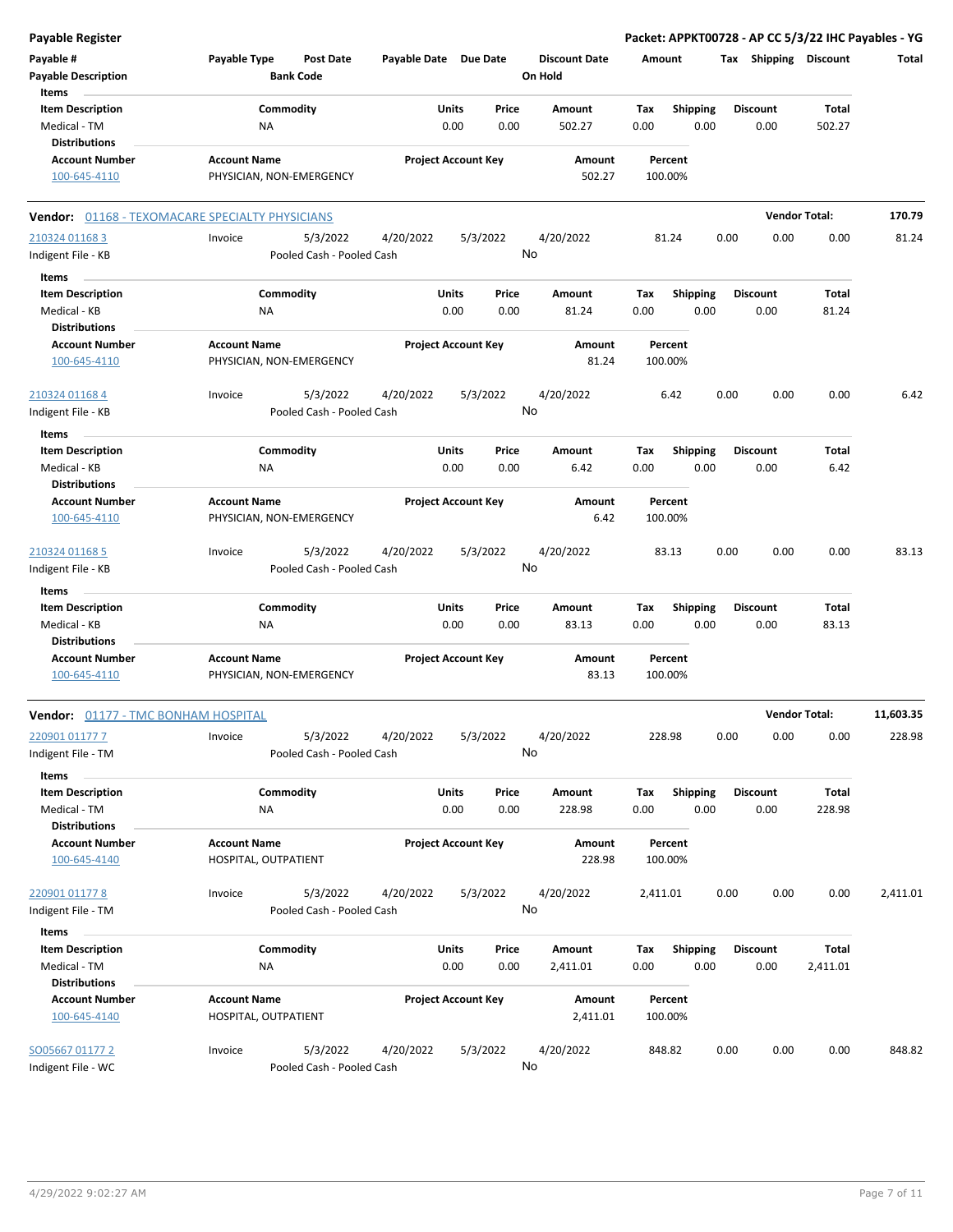| <b>Payable Register</b>                                         |                                                      |                            |               |                                 |                    |                         | Packet: APPKT00728 - AP CC 5/3/22 IHC Payables - YG |                      |          |
|-----------------------------------------------------------------|------------------------------------------------------|----------------------------|---------------|---------------------------------|--------------------|-------------------------|-----------------------------------------------------|----------------------|----------|
| Payable #<br><b>Payable Description</b>                         | Payable Type<br><b>Post Date</b><br><b>Bank Code</b> | Payable Date Due Date      |               | <b>Discount Date</b><br>On Hold | Amount             |                         | Tax Shipping Discount                               |                      | Total    |
| Items                                                           |                                                      |                            |               |                                 |                    |                         |                                                     |                      |          |
| <b>Item Description</b><br>Medical - WC<br><b>Distributions</b> | Commodity<br><b>NA</b>                               | Units<br>0.00              | Price<br>0.00 | Amount<br>848.82                | Tax<br>0.00        | <b>Shipping</b><br>0.00 | <b>Discount</b><br>0.00                             | Total<br>848.82      |          |
| <b>Account Number</b>                                           | <b>Account Name</b>                                  | <b>Project Account Key</b> |               | Amount                          | Percent            |                         |                                                     |                      |          |
| 100-565-4050                                                    | PRISONER MEDICAL                                     |                            |               | 848.82                          | 100.00%            |                         |                                                     |                      |          |
| SO40841 01177 7                                                 | 5/3/2022<br>Invoice<br>Pooled Cash - Pooled Cash     | 4/20/2022                  | 5/3/2022      | 4/20/2022<br>No                 | 1,067.69           |                         | 0.00<br>0.00                                        | 0.00                 | 1,067.69 |
| Indigent File - CS                                              |                                                      |                            |               |                                 |                    |                         |                                                     |                      |          |
| Items                                                           |                                                      |                            |               |                                 |                    |                         |                                                     |                      |          |
| <b>Item Description</b>                                         | Commodity                                            | Units                      | Price         | Amount                          | Tax                | <b>Shipping</b>         | <b>Discount</b>                                     | Total                |          |
| Medical - CS<br><b>Distributions</b>                            | NA                                                   | 0.00                       | 0.00          | 1,067.69                        | 0.00               | 0.00                    | 0.00                                                | 1,067.69             |          |
| <b>Account Number</b>                                           | <b>Account Name</b>                                  | <b>Project Account Key</b> |               | Amount                          | Percent            |                         |                                                     |                      |          |
| 100-565-4050                                                    | PRISONER MEDICAL                                     |                            |               | 1,067.69                        | 100.00%            |                         |                                                     |                      |          |
| SO41148 01177 2                                                 | 5/3/2022<br>Invoice                                  | 4/20/2022                  | 5/3/2022      | 4/20/2022                       | 4,515.65           |                         | 0.00<br>0.00                                        | 0.00                 | 4,515.65 |
| Indigent File - KR                                              | Pooled Cash - Pooled Cash                            |                            |               | No                              |                    |                         |                                                     |                      |          |
| Items                                                           |                                                      |                            |               |                                 |                    |                         |                                                     |                      |          |
| <b>Item Description</b>                                         | Commodity                                            | Units                      | Price         | Amount                          | Tax                | <b>Shipping</b>         | <b>Discount</b>                                     | Total                |          |
| Medical - KR                                                    | NA                                                   | 0.00                       | 0.00          | 4,515.65                        | 0.00               | 0.00                    | 0.00                                                | 4,515.65             |          |
| <b>Distributions</b>                                            |                                                      |                            |               |                                 |                    |                         |                                                     |                      |          |
| <b>Account Number</b><br>100-565-4050                           | <b>Account Name</b><br>PRISONER MEDICAL              | <b>Project Account Key</b> |               | Amount<br>4,515.65              | Percent<br>100.00% |                         |                                                     |                      |          |
| SO41562 01177 1                                                 | 5/3/2022<br>Invoice                                  | 4/20/2022                  | 5/3/2022      | 4/20/2022                       | 2,531.20           |                         | 0.00<br>0.00                                        | 0.00                 | 2,531.20 |
| Indigent File - SG                                              | Pooled Cash - Pooled Cash                            |                            |               | No                              |                    |                         |                                                     |                      |          |
| Items                                                           |                                                      |                            |               |                                 |                    |                         |                                                     |                      |          |
| <b>Item Description</b>                                         | Commodity                                            | Units                      | Price         | Amount                          | Tax                | <b>Shipping</b>         | <b>Discount</b>                                     | Total                |          |
| Medical - SG                                                    | NA                                                   | 0.00                       | 0.00          | 2,531.20                        | 0.00               | 0.00                    | 0.00                                                | 2,531.20             |          |
| <b>Distributions</b>                                            |                                                      |                            |               |                                 |                    |                         |                                                     |                      |          |
| <b>Account Number</b>                                           | <b>Account Name</b>                                  | <b>Project Account Key</b> |               | Amount                          | Percent            |                         |                                                     |                      |          |
| 100-565-4050                                                    | PRISONER MEDICAL                                     |                            |               | 2,531.20                        | 100.00%            |                         |                                                     |                      |          |
| <b>Vendor: 00605 - TMC BONHAM SPECIALTY CLINIC</b>              |                                                      |                            |               |                                 |                    |                         |                                                     | <b>Vendor Total:</b> | 93.21    |
| 210634 00605 1                                                  | 5/3/2022<br>Invoice                                  | 4/20/2022                  | 5/3/2022      | 4/20/2022                       | 57.39              |                         | 0.00<br>0.00                                        | 0.00                 | 57.39    |
| Indigent File - TC<br>Items                                     | Pooled Cash - Pooled Cash                            |                            |               | No                              |                    |                         |                                                     |                      |          |
| <b>Item Description</b>                                         | Commodity                                            | Units                      | Price         | Amount                          | Tax                | <b>Shipping</b>         | <b>Discount</b>                                     | Total                |          |
| Medical - TC                                                    | NA                                                   | 0.00                       | 0.00          | 55.52                           | 0.00               | 0.00                    | 0.00                                                | 55.52                |          |
| <b>Distributions</b>                                            |                                                      |                            |               |                                 |                    |                         |                                                     |                      |          |
| <b>Account Number</b>                                           | <b>Account Name</b>                                  | <b>Project Account Key</b> |               | Amount                          | Percent            |                         |                                                     |                      |          |
| 100-645-4110                                                    | PHYSICIAN, NON-EMERGENCY                             |                            |               | 55.52                           | 100.00%            |                         |                                                     |                      |          |
| Items                                                           |                                                      |                            |               |                                 |                    |                         |                                                     |                      |          |
| <b>Item Description</b>                                         | Commodity                                            | Units                      | Price         | Amount                          | Tax                | <b>Shipping</b>         | <b>Discount</b>                                     | Total                |          |
| Medical - TC                                                    | <b>NA</b>                                            | 0.00                       | 0.00          | 1.87                            | 0.00               | 0.00                    | 0.00                                                | 1.87                 |          |
| <b>Distributions</b>                                            |                                                      |                            |               |                                 |                    |                         |                                                     |                      |          |
| <b>Account Number</b>                                           | <b>Account Name</b>                                  | <b>Project Account Key</b> |               | Amount                          | Percent            |                         |                                                     |                      |          |
| 100-645-4110                                                    | PHYSICIAN, NON-EMERGENCY                             |                            |               | 1.87                            | 100.00%            |                         |                                                     |                      |          |
| 210634 00605 2                                                  | Invoice<br>5/3/2022                                  | 4/20/2022                  | 5/3/2022      | 4/20/2022                       | 35.82              |                         | 0.00<br>0.00                                        | 0.00                 | 35.82    |
| Indigent File - TC                                              | Pooled Cash - Pooled Cash                            |                            |               | No                              |                    |                         |                                                     |                      |          |
| Items                                                           |                                                      |                            |               |                                 |                    |                         |                                                     |                      |          |
| <b>Item Description</b>                                         | Commodity                                            | Units                      | Price         | Amount                          | Tax                | <b>Shipping</b>         | <b>Discount</b>                                     | Total                |          |
| Medical - TC                                                    | NA                                                   | 0.00                       | 0.00          | 33.95                           | 0.00               | 0.00                    | 0.00                                                | 33.95                |          |
| <b>Distributions</b>                                            |                                                      |                            |               |                                 |                    |                         |                                                     |                      |          |
| <b>Account Number</b>                                           | <b>Account Name</b>                                  | <b>Project Account Key</b> |               | Amount                          | Percent            |                         |                                                     |                      |          |
| 100-645-4110                                                    | PHYSICIAN, NON-EMERGENCY                             |                            |               | 33.95                           | 100.00%            |                         |                                                     |                      |          |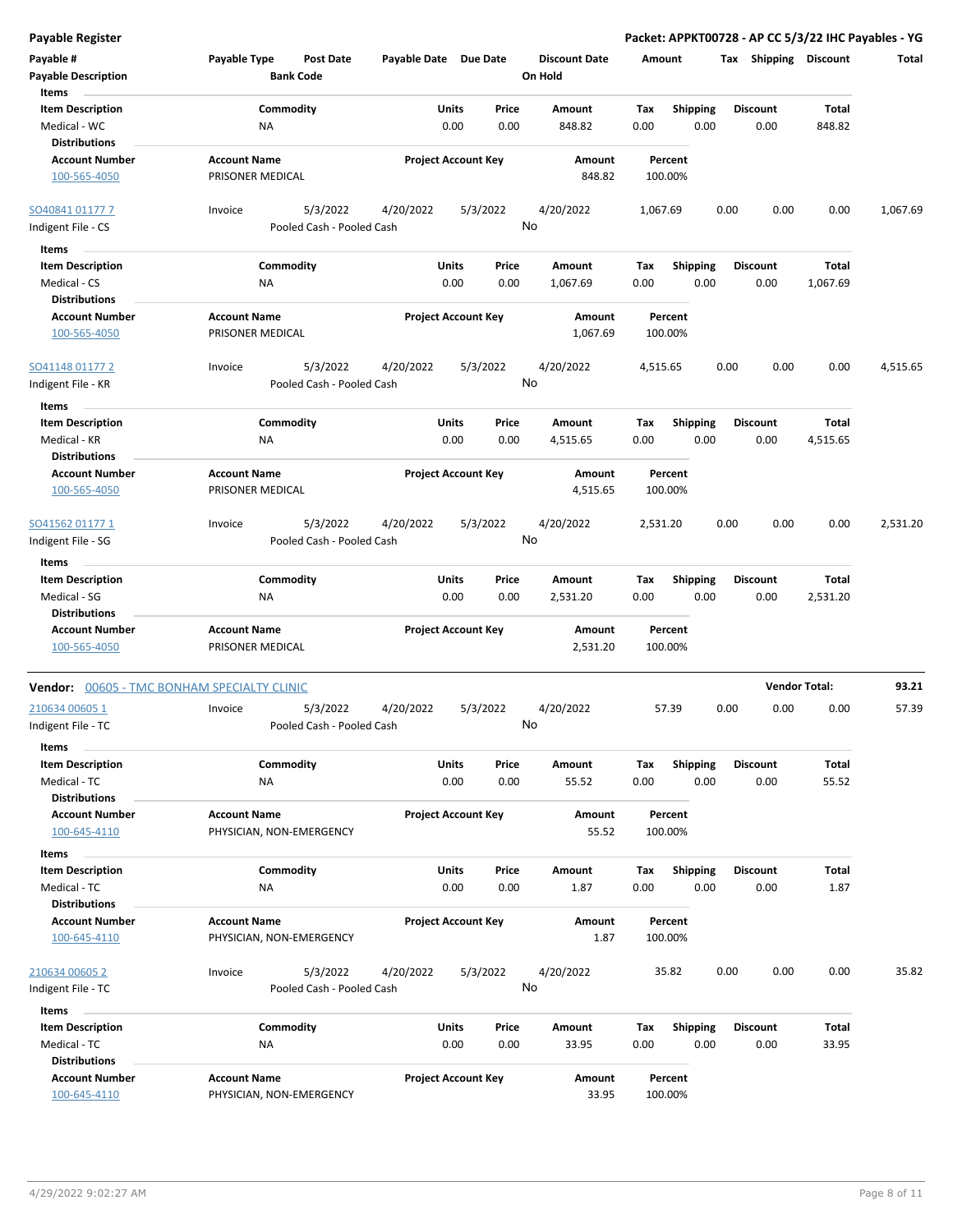| <b>Payable Register</b>                                         |                                                 |                                       |                            |                            |                |                                 |                    |                    |      |                         | Packet: APPKT00728 - AP CC 5/3/22 IHC Payables - YG |          |
|-----------------------------------------------------------------|-------------------------------------------------|---------------------------------------|----------------------------|----------------------------|----------------|---------------------------------|--------------------|--------------------|------|-------------------------|-----------------------------------------------------|----------|
| Payable #<br><b>Payable Description</b><br><b>Items</b>         | Payable Type                                    | <b>Post Date</b><br><b>Bank Code</b>  | Payable Date Due Date      |                            |                | <b>Discount Date</b><br>On Hold | Amount             |                    |      | Tax Shipping Discount   |                                                     | Total    |
| <b>Item Description</b><br>Medical - TC<br><b>Distributions</b> | <b>NA</b>                                       | Commodity                             |                            | <b>Units</b><br>0.00       | Price<br>0.00  | Amount<br>1.87                  | Tax<br>0.00        | Shipping<br>0.00   |      | <b>Discount</b><br>0.00 | Total<br>1.87                                       |          |
| <b>Account Number</b><br>100-645-4110                           | <b>Account Name</b><br>PHYSICIAN, NON-EMERGENCY |                                       | <b>Project Account Key</b> |                            | Amount<br>1.87 |                                 | Percent<br>100.00% |                    |      |                         |                                                     |          |
| Vendor: 01150 - USA PATHOLOGY PLLC                              |                                                 |                                       |                            |                            |                |                                 |                    |                    |      | <b>Vendor Total:</b>    |                                                     | 12.24    |
| SO19103 01150 3<br>Indigent File - KA<br>Items                  | Invoice                                         | 5/3/2022<br>Pooled Cash - Pooled Cash | 4/20/2022                  |                            | 5/3/2022       | 4/20/2022<br>No                 |                    | 12.24              | 0.00 | 0.00                    | 0.00                                                | 12.24    |
| <b>Item Description</b><br>Medical - KA<br><b>Distributions</b> | <b>NA</b>                                       | Commodity                             |                            | <b>Units</b><br>0.00       | Price<br>0.00  | Amount<br>12.24                 | Tax<br>0.00        | Shipping<br>0.00   |      | <b>Discount</b><br>0.00 | <b>Total</b><br>12.24                               |          |
| <b>Account Number</b><br>100-565-4050                           | <b>Account Name</b><br>PRISONER MEDICAL         |                                       |                            | <b>Project Account Key</b> |                | Amount<br>12.24                 | Percent<br>100.00% |                    |      |                         |                                                     |          |
| Vendor:                                                         | 00633 - WILSON N JONES REGIONAL MED CENTER      |                                       |                            |                            |                |                                 |                    |                    |      | <b>Vendor Total:</b>    |                                                     | 3,527.62 |
| 221104 00633 4<br>Indigent File - JN                            | Invoice                                         | 5/3/2022<br>Pooled Cash - Pooled Cash | 4/20/2022                  |                            | 5/3/2022<br>No | 4/20/2022                       | 3,527.62           |                    | 0.00 | 0.00                    | 0.00                                                | 3,527.62 |
| Items                                                           |                                                 |                                       |                            | <b>Units</b>               | Price          |                                 |                    |                    |      | <b>Discount</b>         | <b>Total</b>                                        |          |
| <b>Item Description</b><br>Medical - JN<br><b>Distributions</b> | <b>NA</b>                                       | Commodity                             |                            | 0.00                       | 0.00           | Amount<br>3,527.62              | Tax<br>0.00        | Shipping<br>0.00   |      | 0.00                    | 3,527.62                                            |          |
| <b>Account Number</b><br>100-645-4140                           | <b>Account Name</b><br>HOSPITAL, OUTPATIENT     |                                       |                            | <b>Project Account Key</b> |                | Amount<br>3,527.62              |                    | Percent<br>100.00% |      |                         |                                                     |          |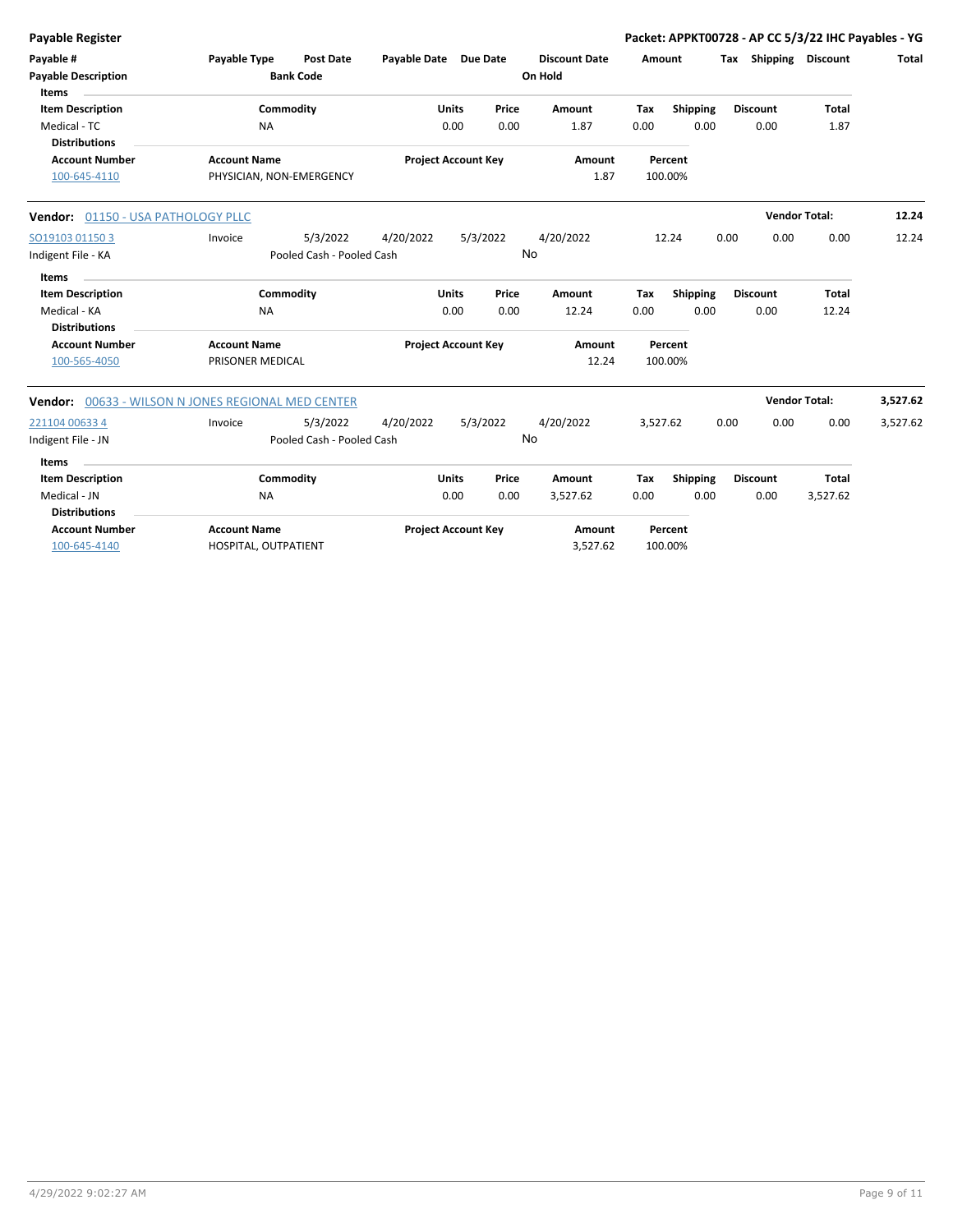## Payable Summary

| Type    | Count               | Gross     | Tax  | Shipping | <b>Discount</b> | Total     | <b>Manual Payment</b> | Balance   |
|---------|---------------------|-----------|------|----------|-----------------|-----------|-----------------------|-----------|
| Invoice | 41                  | 24.242.91 | 0.00 | 0.OC     | 0.00            | 24.242.91 | 0.00                  | 24.242.91 |
|         | <b>Grand Total:</b> | 24.242.91 | 0.00 | 0.00     | 0.00            | 24.242.91 | 0.00                  | 24.242.91 |